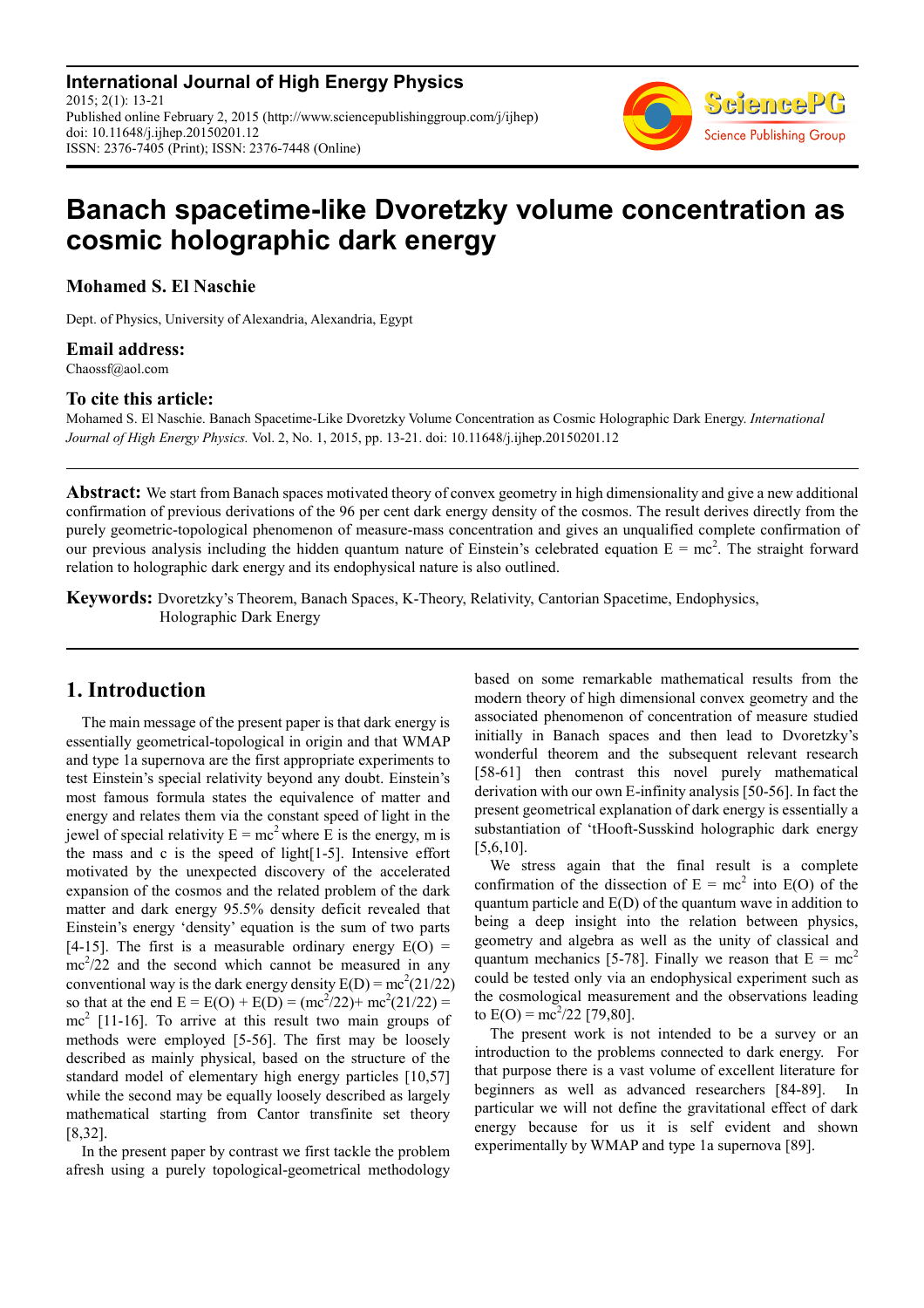# **2. Background Information and Preliminary Considerations**

Cantorian spacetime is a monadic space [63] in a sense akin to that of K-theory, E-infinity rings and n-category theory [4-7]. The building blocks of this space are zero sets of a Hausdorff dimension  $\phi$  embedded into empty sets of a Hausdorff  $\phi^2$ which are distributed in a uniform randomness to form via an infinite number of unions and intersections a hierarchical-infinite dimensional Cantor set [68-77]. This Suslin-like operation [71] entails few fundamental equations which determine all what is required to deduce various vital invariant properties of this space which we use to mimic our own physical macro and micro quantum spacetime. Based on the above we were able to show in the last four years beyond reasonable doubt that the jewel of special relativity, i.e.  $E = mc^2$  is in fact the sum of two partial equations. As mentioned earlier on in the introduction, the first part  $E(O) = mc^2/22$  gives us the real measurable energy density which is due to the particle side of quantum mechanics as modelled by the zero set in Kaluza-Klein five dimensional spacetime [30]. The second part on the other hand is the dark energy which cannot be measured in the ordinary way  $E(D) =$  $mc<sup>2</sup>(21/22)$  and which is due to the wave nature of the quantum particle-wave duality as modelled by the empty set in the same K-K spacetime [30]. A trivial computation shows then that  $1/22 =$ 4.5% and  $21/22 = 95.5\%$  of Einstein's total energy density in complete agreement with all modern cosmological measurements. Again in the last four years numerous derivations of the preceding dissection of Einstein's basic energy-mass relation was given by the author and his collaborators using a variety of physical and algebraic derivation and all leading to the same fundamental conclusion [4-77].

The present work is not intended to review or discuss in details past derivations but is mainly concerned with giving a new purely geometrical derivation showing that the so called missing 95.5% dark energy is a well established geometrical phenomena completely understood since many years in the mathematical literature without drawing or suspecting any physical conclusion or relation to high energy quantum physics or cosmology [58-61]. We are talking here about the phenomenon of measure concentration of convex geometry with high dimensionality which is an off spring of research works on Banach spaces [66]. The next section is mainly concerned with outlining and explaining this fascinating new connection between pure geometry, quantum physics and cosmology as well as how classical mechanics arise from the deeper mechanics of the quantum and the even deeper mathematics of transfinite set theory and infinite dimensional Banach spaces [58-64].

## **3. Cantorian Spacetime as a Convex Geometry in Very High Dimensions**

#### *3.1. Short Review of the Relevant Results in Convex Geometry*

The aim of this minimalistic section is to show the failure of

our low dimensionality intuition when dealing with geometrical objects of higher dimensionality which start in earnest with  $n \geq 4$  [72-74]. Similar ideas were discussed by the present author many years ago while attempting to connect string theory and the geometry of spacetime with sphere backing and chess board tiling [74]. The present fundamental example goes in the same main direction and even beyond to the degree that it becomes of fundamental importance in the cosmology of dark energy. To start let us calculate the  $n-1$ dimensional slice of a unit ball. The relatively elementary consideration involving the use of the stirling formula leads to an accurate approximation of the volume of the smaller slice [58-61]

$$
Vol(n) = (\sqrt{e})(e^{-\pi ex^2})
$$
 (1)

where  $\left\{ x \in \mathbb{R}^n : \frac{1}{2} \le x_1 \le \frac{1}{2} \right\}$  fixes the width of parallel slices.

That way we can conclude that the volume 'mass' distribution is Gaussian and for a fixed slab width almost 95.5% of the mass lies in this slice [58]. Now as hinted at earlier, our intuition could lead us to wrongly think that this 95.5% measure concentration is located in dimension  $n-1$  at the centre of the n-dimensional space. The centre of the n-dimensional space. The mathematical-geometrical truth however is exactly the opposite and careful consideration reveals that for large n the measure concentration is asymptotically near to the surface [58]. For  $n = \infty$  the 95.5% is for all practical reasons the surface itself. The mathematical literature is in the meantime abounds with various extensions of this remarkable result which is based on A. Dvoretzky's theorem and the work of V. Milman and its mathematical-geometrical ramifications [58-61]. In the present work however our evident interest is clearly in the obvious relevance of the above conclusion to dark energy cosmology. We start by showing the almost one to one correspondence of the above with the Cantorian-fractal holographic boundary of E-infinity spacetime and its dark energy content.

#### *3.2. The Measure Concentration of E-Infinity Spacetime as an Explanation for Dark Energy*

As mentioned earlier on in the introduction, the building blocks of E-infinity Cantorian spacetime are zero sets embedded into an empty set as their surface or cobordism. Since the zero set (n = 0) has a Hausdorff dimension  $\phi$  and the empty set (n = -1) has a Hausdorff dimension  $\phi^5$  then in D= 5 Kaluza-Klein spacetime the unit volumetric measure would be the average of intersectional  $D = 5$  zero set volume  $\phi^5$  and the additive 5 = D empty set volume  $5\phi^2$  where we interpreted  $\phi^5$  and  $5\phi^2$  as a Hausdorff volume or topological probability as an extension of the classical notion of geometrical probability [5-7, 68,69]. Consequently the average volume is simply [70]

$$
\langle V \rangle = \left( \phi^5 / 2 \right) + \left( 5 \phi^2 / 2 \right). \tag{2}
$$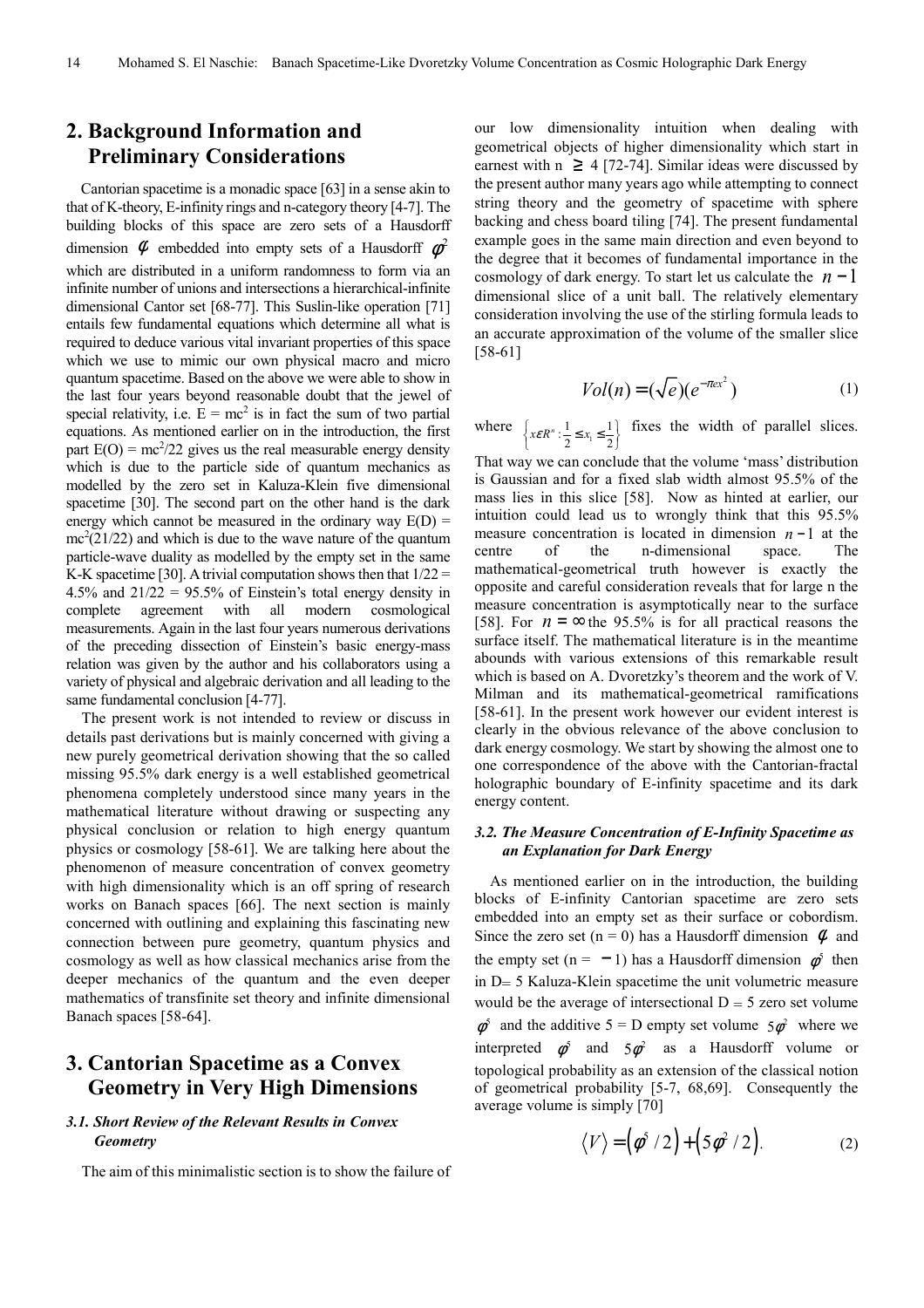where  $\phi^5$  is Hardy's quantum entanglement [5-10]. The corresponding average energy is therefore nothing else but Einstein's celebrated formula [28]

$$
E = (\phi^5 / 2)mc^2 + (5\phi^2 / 2)mc^2
$$
  
= 
$$
[(\phi^5 / 2) + (5\phi^2 / 2)]mc^2
$$
  
= 
$$
(1)(mc^2)
$$
  
= 
$$
mc^2
$$
. (3)

From [28]

$$
\phi^5 / 2 = 1/(22 + k)
$$
  
= 1/(22.18033979) (4)  
= 1/22

and

$$
5\phi^2 / 2 = (21 + k) / (22 + k)
$$
  
= (21.18033989) / (22.18033979) (5)  
21/22

where  $k = \phi^3(1-\phi^3)$  is the topological mass of 'tHooft's renormalon which could be thought of as made of two entangleon  $\phi^5$  particles because k =  $2\phi^5$ , our main result follows, namely that

$$
E = E(O) + E(D)
$$
  
=  $mc^2 / 22 + mc^2 (21/22)$   
=  $mc^2$   
=  $E(Einstein)$ . (6)

So far we have looked at a single monadic building block of our space [63]. However due to self similarity we expect the above relation to hold true on all scales [4-7, 68,69]. To show that this expectation is correct and leads to our fundamental conclusion about the measure concentration, we reason as follows:

Our E-infinity spae is infinite dimensional  $n = \infty$ , however it has a finite expectation value of  $\langle n \rangle = 4 + \phi^3$  and  $d_c$  = 4 +  $\phi$ <sup>3</sup> for its topological and Hausdorff dimension apart of the Menger-Urysohn topological dimension of exactly 4 [68,69]. Thus although infinite dimensional, because of its hierarchal geometry reflected in its Suslin expansion [71,76]

$$
\dim E - \infinity = \sum_{n=0}^{\infty} (\phi^n)(n)
$$
  
=  $(1 + \phi) / (1 - \phi)$  (7)  
=  $4 + \phi^3$ 

it is still compact with a boundary at infinity [62-70]. This shows up clearly in the hyperbolic projection of E-infinity space which manifests itself as a modular fractal space of the Klein-Penrose type [68,69] as explained in great detail in previous older and more recent publications. Now our result follows because in the Poincare-Beltrami projection we have at the center about 336 degrees of freedom corresponding to the internal dimension of the original Klein modular space [68,69]

$$
|\Gamma(7)| = |SL(2, 7)|
$$
  
= 7(7<sup>2</sup> - 1)  
= 336. (8)

This represents the holographic boundary without the 'compactified' edge. At this edge however, which is located at infinity, we have infinitely more degrees of freedom. Thus although the edge seems to us from the middle to be infinitely thin it is really where the bulk of absolute measure is located, namely the 95.5%. For us low dimensional creatures, the situation may strike us as paradoxical especially when we are making measurements of the total energy density of the cosmos. In this sense the COBE, WMAP and Planck measurement [63-76] makes absolute sense when we realize that this 95.5% is related to the quantum wave of the universe which collapses on measurement and cannot be detected but can be indirectly inferred from cosmological observations extended to the edge of the accelerated expansion of the universe [4-51].

# **4. Validation of the 96% Result via the Fundamental Renormalization Equation of Electromagnetism**

We recall from E-infinity theory that the reconstruction of the inverse electromagnetic fine structure constant  $\overline{\alpha}_o = 137 + k_o$  where  $k_o = \phi^5 (1 - \phi^5)$  and  $\phi^5 = \frac{\sqrt{5 - 1}}{2}$ 2 ſ l  $\backslash$ J  $\frac{5}{1}$ 

Hardy's quantum entanglement probability, plays a fundamental role [68,69]

$$
\overline{\alpha}_o = (\overline{\alpha}_1)(1/\phi) + (\overline{\alpha}_2 = \overline{\alpha}_1/2) + \overline{\alpha}_3 + \overline{\alpha}_4
$$
 (9)

Here  $\alpha_1 = 60$ ,  $\alpha_2 = 30$ ,  $\alpha_3 = 9$  and  $\alpha_4 = 1$  as explained in full detail on many previous occasions [5,6]. Consequently one finds the following noteworthy result, namely [36,50,63]

$$
\overline{\alpha}_o = (97 + k_o) + 40
$$
  
= 137 + k<sub>o</sub> (10)

and

$$
\sum_{i=1}^{4} \overline{\alpha}_{i} = (10)^{2}
$$
  
= 100. (11)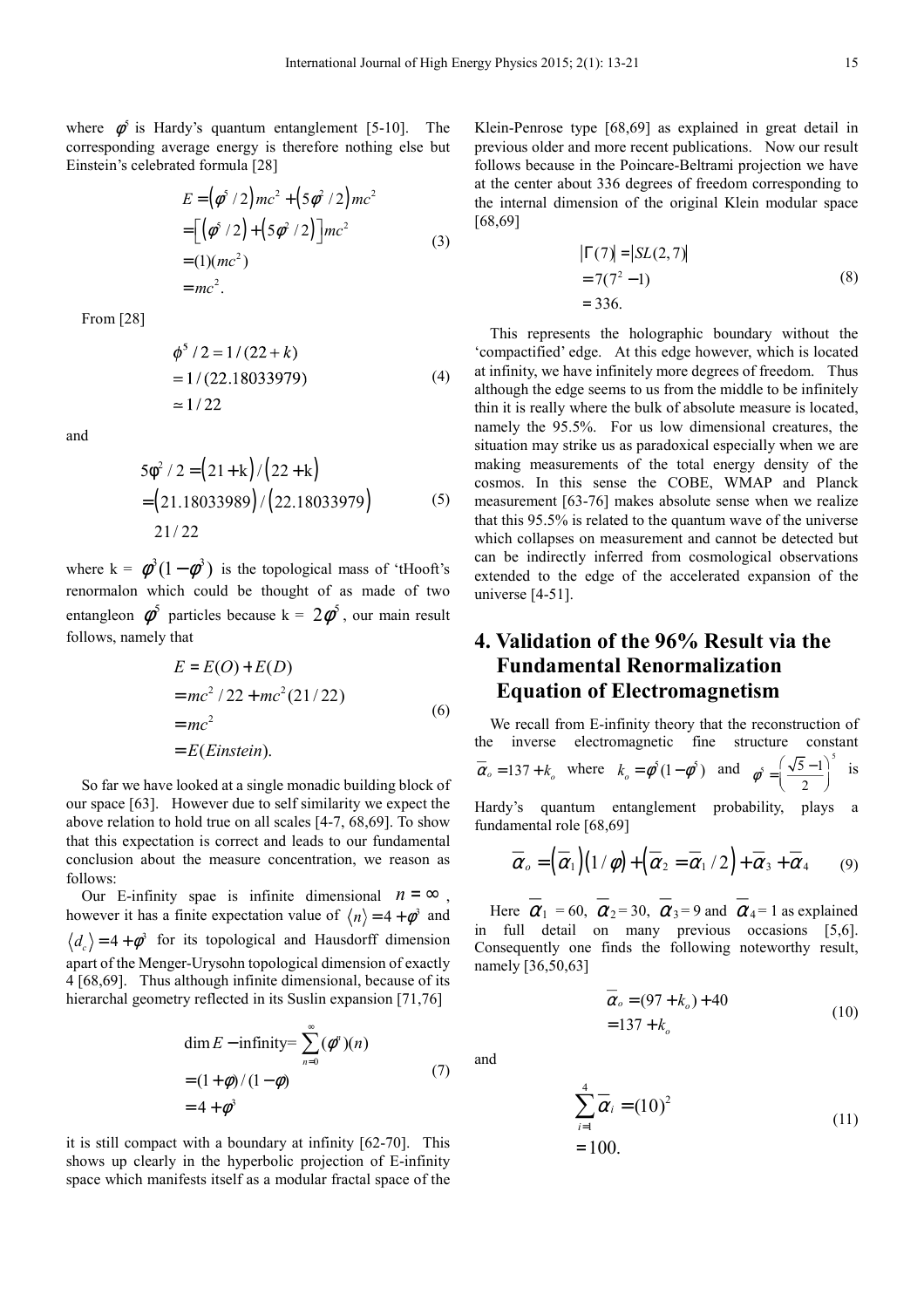It is easily seen from the above that the normed or normalized infinity of hierarchal dimensions of E-infinity become exactly 100. These hundred quasi dimensions or degrees of freedom may be interpreted as internal and external isometries. Consequently after taking out the  $D = 4$  of Einstein's spacetime and the 22 compactified dimensions of bosonic or strong interaction strings, we are left with 74 isometries which we identify with pure dark energy without the 22 dark matter [10]. In other words the dark section is simply 100  $-4 = 96$  which corresponds directly to the 96% volume concentration discussed earlier on. The reader can easily see that 4%, 22% and 74% correspond perfectly to the exact values and are merely the integer version of these values obtained not merely by rounding it but from an exact 'renormalized integer' analysis.

It is also a mathematical delight to note that we could proceed in the opposite direction and obtain again in an exact integer analysis the exact integer value of  $\alpha_o$ , namely  $\alpha_o$ without the Hardy entanglement tail  $k_o = \phi^5 (1 - \phi^5)$  which means  $\alpha_{0} = 137$  representing a famous prime number. To do that we need a simple result obtained many years ago when E-infinity was applied to Penrose twistors [78]. There we found that  $\phi$  could be written as (1/2) plus a 'boost'. This boost is given by  $(1+k)/10$  where  $k = \phi^3(1-\phi^3) = 2\phi^5$  is 'tHooft's dimensional regularization [4] order parameter  $\epsilon = 4 - D$ . It follows then that the following transformation is consistent, namely [78]

$$
1/\phi = 1 + \phi \Rightarrow 1 + (1/2). \tag{12}
$$

The corresponding renormalization integer equation, i.e. without any transfinite correction is

$$
\overline{\alpha}_o = [1 + (1/2)](74) + 22 + 4
$$
  
= (74 + 37) + 26 (13)  
= 137.

In the above equation we have of course inverted the situation which is basically one of the many dualities existing in E-infinity theory as noted in various remarkable papers on E-infinity [7] and Witten's M-theory [10,21,23]. For the benefit of the non-specialist reader we stress that all the above equations are not simply numbers but numbers anchored in well established theories. In addition the 96% concentration does not stand there alone but is supported by the various other topological and quantum mechanical entanglement arguments developed in the present and previous work [32-44].

# **5. Relevance to Holographic Dark Energy [81-83] and the Fundamental Notion of Endophysics [97,80]**

Finding with geometrical-topological reasoning that almost 96% of the volume of certain Banach-like high dimensional manifolds are concentrated near to the surface, i.e. the boundary of the said manifold, naturally invites analogy or even more than analogy to the holographic dark energy [81]. We can thus give a rather accurate estimation of pure dark energy using 'tHooft-Susskin holographic principle [81-83] Based on this principle we can assume following Miao Li's proposal [81] that short distance cut-off is related to the infrared cut-off, then assuming that the infrared cut-off relevant to dark energy is the size of the event horizon one finds the equation of the state of dark energy using the input  $\Omega$ A = 0.73 [81]. Now this 73% pure dark energy, i.e. excluding dark matter could be estimated very easily using the isometries of E-infinity theory. In this theory the bulk is given basically by Witten's maximally symmetric manifold [9,14,21]

$$
N_K^{(11)} = {11 \choose 1} + {11 \choose 2} + {11 \choose 5}
$$
  
= 11 + 55 + 462  
= 66 + 462  
= 528. (14)

In turn the corresponding dimension of E8E8 super string space is simply 528 minus the 32 maximal super charge namely [21-24]

$$
|E8E8| = 528 - 32
$$
  
= 496. (15)

Thus while the holographic boundary corresponding to 528 requires a five dimensional gravity, that corresponding to 496 is simply the Klein modular curve with its  $SL(2,7)$  symmetry leading to 336 degrees of freedom or isometries because [27-36]

$$
Dim SL(2, 7) = 7(72 - 1)
$$
  
= (7)(48)  
= 336. (16)

From the preceeding well known elementry mathematical facts we can estimate the density of pure dark energy as the ratio of the isometry of the holographic surface plus any coupling to the isometry of the bulk minus any auxillary 'conditional' isometries or coupling. Noting that gravity is the essence of relativity and that we require 528 then for a Kaluza-Klein five dimensional spacetime, we see that the independent Riemannian component, i.e. Riemannian isometries must be [68,69]

$$
R^{(5)} = (5)^2 (5^2 - 1)/12
$$
  
= 50. (17)

Consequently our pure dark energy density could be estimated by the following ratio [10]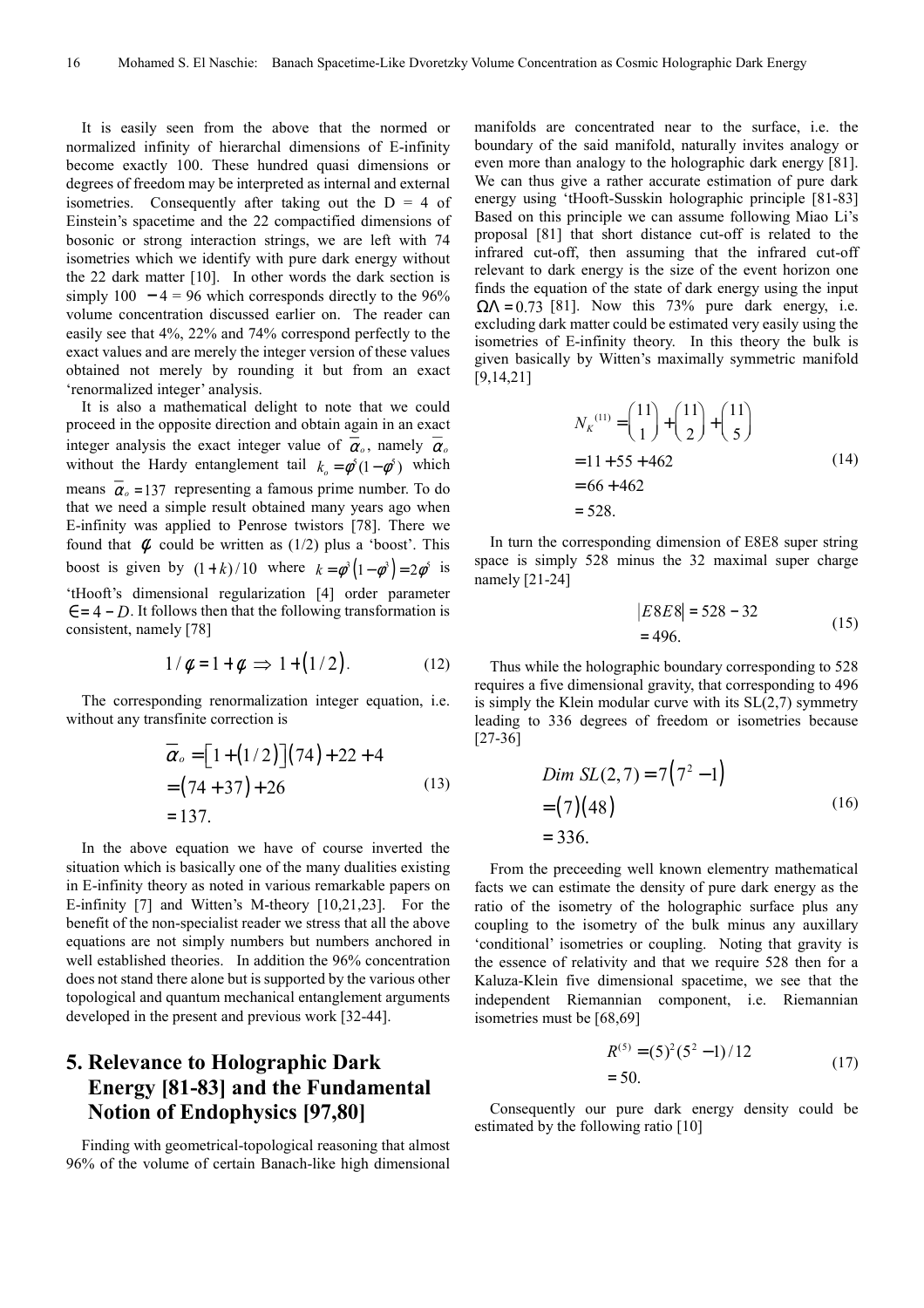$$
\gamma(D) \approx \frac{|SL(2,7)| + R^{(5)}}{N_K^{(11)}}
$$
  

$$
\approx \frac{336 + 50}{528}
$$
  

$$
\approx 0.731 \approx 73\%
$$
 (18)

which is in fair agreement with the previous estimation of the holographic pure energy. A second upper bound estimate could be found using E8E8 by involving the logarithmic scaling of the ratio of grand unification 'tHooft-Polyakov monopole to the mass of the electroweak Z particle. This leads to a value equal to the maximal central charge [47]

$$
C = \ln \frac{M_u}{m_Z}
$$
  
=  $\ln(10^{16}/91)$  (19)  
= 32.

Consequently one finds from inserting in equation (18) again that [62-69]

$$
\gamma(D) = \frac{336 + 32}{496}
$$
  
= 0.74  
= 74%. (20)

Next we need to address a fundamental question and in fact a superficially fundamental contradiction, namely why all previous experimental test of  $E = mc^2$  did not find any derivation amounting to anything even remotely near to the 96% or in the pure case 73% missing dark energy? The clue to this riddle could be found in the global nature of any  $E = mc^2$ experiment. The situation is analogous and in fact deeply related to the phenomenon of quantum wave interference. This interference is absent in any endophysical experiment. Similarly  $E = mc^2$  /22 is exophysically absent in any experiment. Thus to observe  $E = mc^2/22 + mc^2 (21/22)$  we need to perform an endophysical measurement. None of the many tests referred to in the literature could be described as endophysical. By contrast the COBE, WMAP as well as Plank and type 1a supernova analysis can safely be described as a true endophysical experiment [79,80]. In other words the existence or rather absece of dark energy is the proof that Einstein's famous formula is correct and that it is only naturally blind to the distinction between the two components contained in it. The situation is most vividly illustrated by the skiing observer looking upon another skier in fractal land via the fractal-non fractal interface (see Fig. 1.) The figure is only scantily related or inspired by James Joyce's novel "A portrait of the artist as a young man".

### **6. Discussion**

The quantum wave and wave collapse may be a familiar face of the quantum world but this does not change its deep status as the greatest puzzle in phyics. How could something which has

no energy, no matter and no momentum have such a crutial effect on the motion of quantum objects. Suddenly however cosmology started becoming equally puzzling, if not more puzzling, with the discovery of a type of energy which may be the possible cause behind the accelerated cosmic expansion of the universe athough it is de facto not there because it cannot be measured and if we try very hard, we find only 4.5% ordinary energy and ordinary matter leaving the 95.5% shrouded in mystery. These things which are there but are really not there remind anyone working in deterministic chaos, nonlinear dynamics and fractals with the paradoxical nature of a Cantor set [68,69]. These transfinite sets possess no measure, being of measure zero which means no length at all and consequently 'physically' not there. However they do have a substantial Hausdorff dimension, namely  $ln 2 / ln 3 \approx 0.63$  for the original Cantor set and  $\phi = 0.618033989$  for a uniformally random Mauldin-Williams Cantor set. Now we ask ourselves how did we succeed in applying an Occam razon magnum to these three paradoxical factors? The short answer is by reducing dark energy to the non-ordinary energy of the quantum wave and the quantum wave to an empty set dimension  $\phi^2$ which happens to be the surface of the zero set quantum particle with a Hausdorff dimension  $\phi$ . That way we seem to have eliminated the problem by illuminating it via the light of fractal Cantorian geometry and transfinite set theory as well as the associated E-infinity algebra of the highly structured golden mean ring which can deal with the most complex computation with unheard of simplicity [68,69,76]. From this view point dark energy could be detected only via an endophysical experiment such as COBE, WMAP and type 1a supernova. In other words  $E = mc^2/22$  and  $E = mc^2(21/22)$  dark energy are theoretical and experimental confirmation of Einstein's theory and not a refutation. We may also add that the present measure concentration harmonizes perfectly with J.A. Wheeler's famous principle of the boundary of a boundary is equal zero and we may interpret the edge of the holographic boundary of our universe as a one sided Möbius strip bringing Casimir energy and dark energy together.

### **7. Conclusion**

The present work clearly shows that the disection of Einstein's energy density into two parts is a completely natural consequence of a very high dimensional geometry and its associated measure concentration which results in almost 96% of the volume being located near to the surface of the concerned manifold [58,61]. The same conclusion is reached via Hardy's quantum entanglement  $P = \phi^5$  [5]. Applied to our cosmos as modelled by E-infinity Cantorian spacetime manifold, the missing endophysical dark energy of the Hartle-Hawking wave function of the universe becomes a natural consequence of the geometry and topology of E-infinity as confirmed by the endophysical measurement of WMAP and type 1a supernova. Together with our anticlastic, anti-curvature and antigravity explanation of real material-like spacetime [26], dark energy and accelerated cosmic expansion find in the above a rational mathematical-geometrical and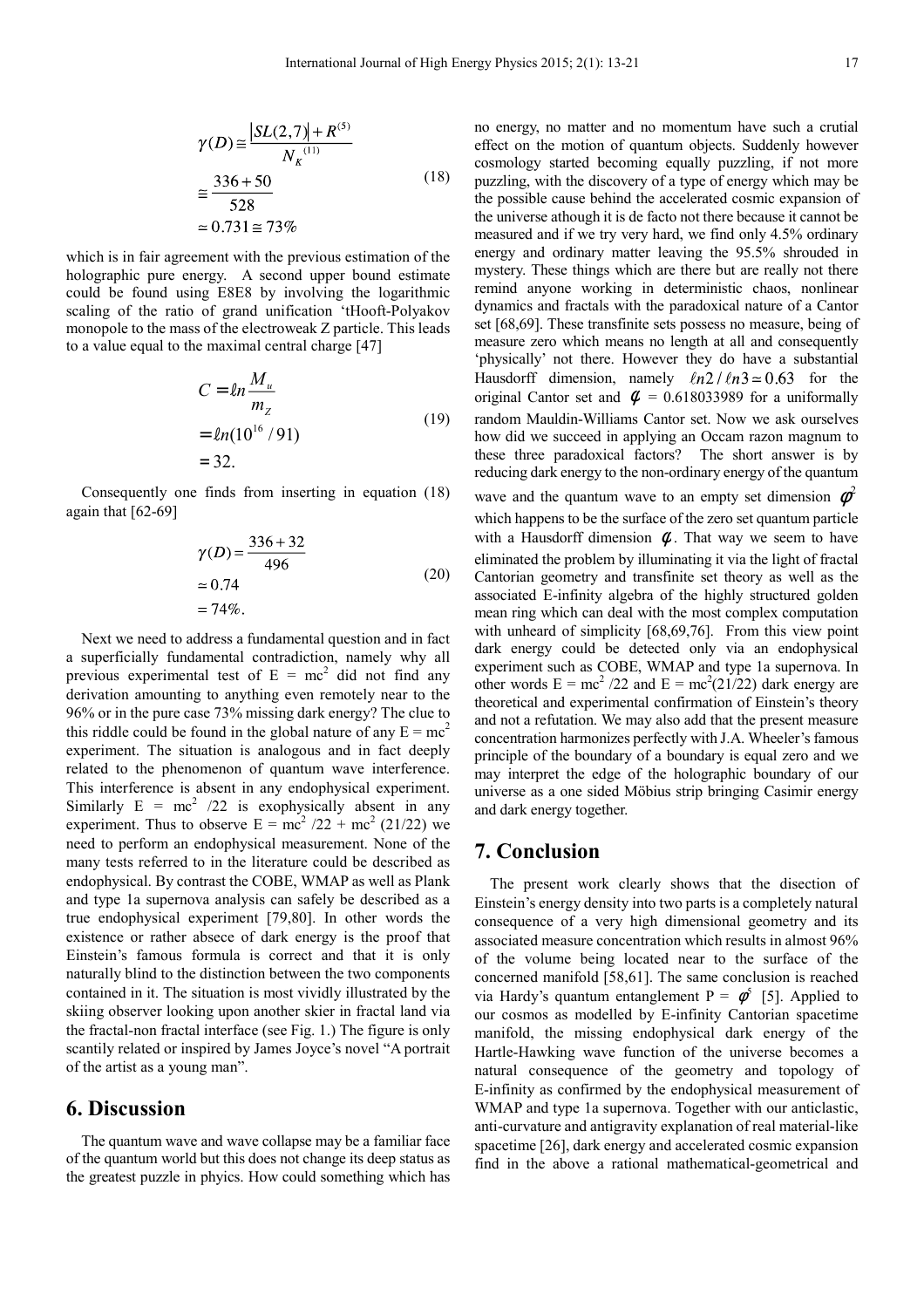physical explanation which harmonizes with the holographic principle [81-83] and supports the conclusion of numerous other theories which consider dark energy to be the negative gravitational force behind the observed accelerated cosmic expansion. Finally the main result, namely the 96% Banach-like manifold volume concentration is validated based on the electromagnetic renormalization equations of E-infinity theory. Most of the present conclusions are summarized metaphorically in the landscape of Fig. 1.



*Fig. 1. A skier in the classical exophysical world observing via the "interface" another fractal skier in a fractal universe performing impossible tricks without really being astonished. The fractal endophysical universe is really infinite dimensional and there is no problem in going around the tress in two ways simultaneously without smashing into the tree. In the classical world we are performing exophysical experiments where*  $E = mc^2$ *. In the fractal universe however we are in an endophysical universe and E is split in*  $E_1$  =  $mc^2/22$  plus  $E_2 = mc^2(21/22)$  where  $E_1 + E_2 = mc^2$ , confirming rather than *contradicting Einstein's formula. Again it is the high dimensionality of a Banach space which does the trick in a fractal E-infinity space. This is a direct illustration of the importance of the topological invariant we call 'dimensionality' in real objects such as the two dimensional Möbius strip [16] and the three dimensional Klein bottle where there is no 'inside' and 'outside'. Here the two ways of the skier are only an illusion and we have only one way. This is possible and similar to a Banach space [58-61].* 

### **References**

- [1] W. Rindler, Relativity (Special, General and Cosmological). Oxford University Press, Oxford. 2004.
- [2] L.B. Okun, Energy and mass in relativity theory. World Scientific, Singapore 2009.
- [3] W. Rindler, Introduction to Special Relativity. Oxford Science Publications, Oxford 1991.
- [4] Mohamed S. El Naschie, On a New Elementary Particle from the Disintegration of the Symplectic 'tHooft-Veltman-Wilson Fractal Spacetime. World Journal of Nuclear Science and Technology, 4(4), 2014, pp. 216-221.
- [5] M. A. Helal, L. Marek-Crnjac, Ji-Huan He, The Three Page Guide to the Most Important Results of M. S. El Naschie's Research in E-Infinity Quantum Physics and Cosmology. Open Journal of Microphysics, 3(4), 2013, pp. 141-145.
- [6] L. Marek-Crnjac, Ji-Huan He, An Invitation to El Naschie's Theory of Cantorian Space-Time and Dark Energy. International Journal of Astronomy and Astrophysics, 3(4), 2013, pp. 464-471.
- [7] Jean-Paul Auffray, E-Infinity Dualities, Discontinuous Spacetimes, Xonic Quantum Physics and the Decisive Experiment. Journal of Modern Physics, 5(15), 2014, pp. 1427-1436.
- [8] Mohamed S. El Naschie, Quantum Entanglement as a Consequence of a Cantorian Micro Spacetime Geometry. Journal of Quantum Information Science, 1(2), 2011, pp. 50-53.
- [9] Mohamed S. El Naschie, A Resolution of Cosmic Dark Energy via a Quantum Entanglement Relativity Theory. Journal of Quantum Information Science, 3(1), 2013, pp. 23-26.
- [10] M. S. El Naschie, A Unified Newtonian-Relativistic Quantum Resolution of the Supposedly Missing Dark Energy of the Cosmos and the Constancy of the Speed of Light. International Journal of Modern Nonlinear Theory and Application, 2(1), 2013, pp. 43-54.
- [11] Mohamed S. El Naschie, Quantum Entanglement: Where Dark Energy and Negative Gravity plus Accelerated Expansion of the Universe Comes From. Journal of Quantum Information Science, 3(2), 2013, pp. 57-77.
- [12] Mohamed S. El Naschie, A Fractal Menger Sponge Space-Time Proposal to Reconcile Measurements and Theoretical Predictions of Cosmic Dark Energy. International Journal of Modern Nonlinear Theory and Application, 2(2), 2013, pp. 107-121.
- [13] Mohamed S. El Naschie, The Hydrogen Atom Fractal Spectra, the Missing Dark Energy of the Cosmos and Their Hardy Quantum Entanglement. International Journal of Modern Nonlinear Theory and Application, 2(3), 2013, pp. 167-169.
- [14] Mohamed S. El Naschie, A Rindler-KAM Spacetime Geometry and Scaling the Planck Scale Solves Quantum Relativity and Explains Dark Energy. International Journal of Astronomy and Astrophysics, 3(4), 2013, pp. 483-493.
- [15] M. S. El Naschie, What Is the Missing Dark Energy in a Nutshell and the Hawking-Hartle Quantum Wave Collapse. International Journal of Astronomy and Astrophysics,  $3(3)$ , 2013, pp. 205-211.
- [16] Mohamed S. El Naschie, The Missing Dark Energy of the Cosmos from Light Cone Topological Velocity and Scaling of the Planck Scale. Open Journal of Microphysics, 3(3), 2013, pp. 64-70.
- [17] Mohamed S. El Naschie, From Yang-Mills Photon in Curved Spacetime to Dark Energy Density. Journal of Quantum Information Science, 3(4), 2013, pp. 121-126.
- [18] Mohamed S. El Naschie, Calculating the Exact Experimental Density of the Dark Energy in the Cosmos Assuming a Fractal Speed of Light. International Journal of Modern Nonlinear Theory and Application, 3(1), 2014, pp. 1-5.
- [19] Mohamed S. El Naschie, Cosmic Dark Energy Density from Classical Mechanics and Seemingly Redundant Riemannian Finitely Many Tensor Components of Einstein's General Relativity. World Journal of Mechanics, 4(6), 2014, pp. 153-156.
- [20] Mohamed S. El Naschie, Capillary Surface Energy Elucidation of the Cosmic Dark Energy—Ordinary Energy Duality. Open Journal of Fluid Dynamics, 4(1), 2014, pp. 15-17.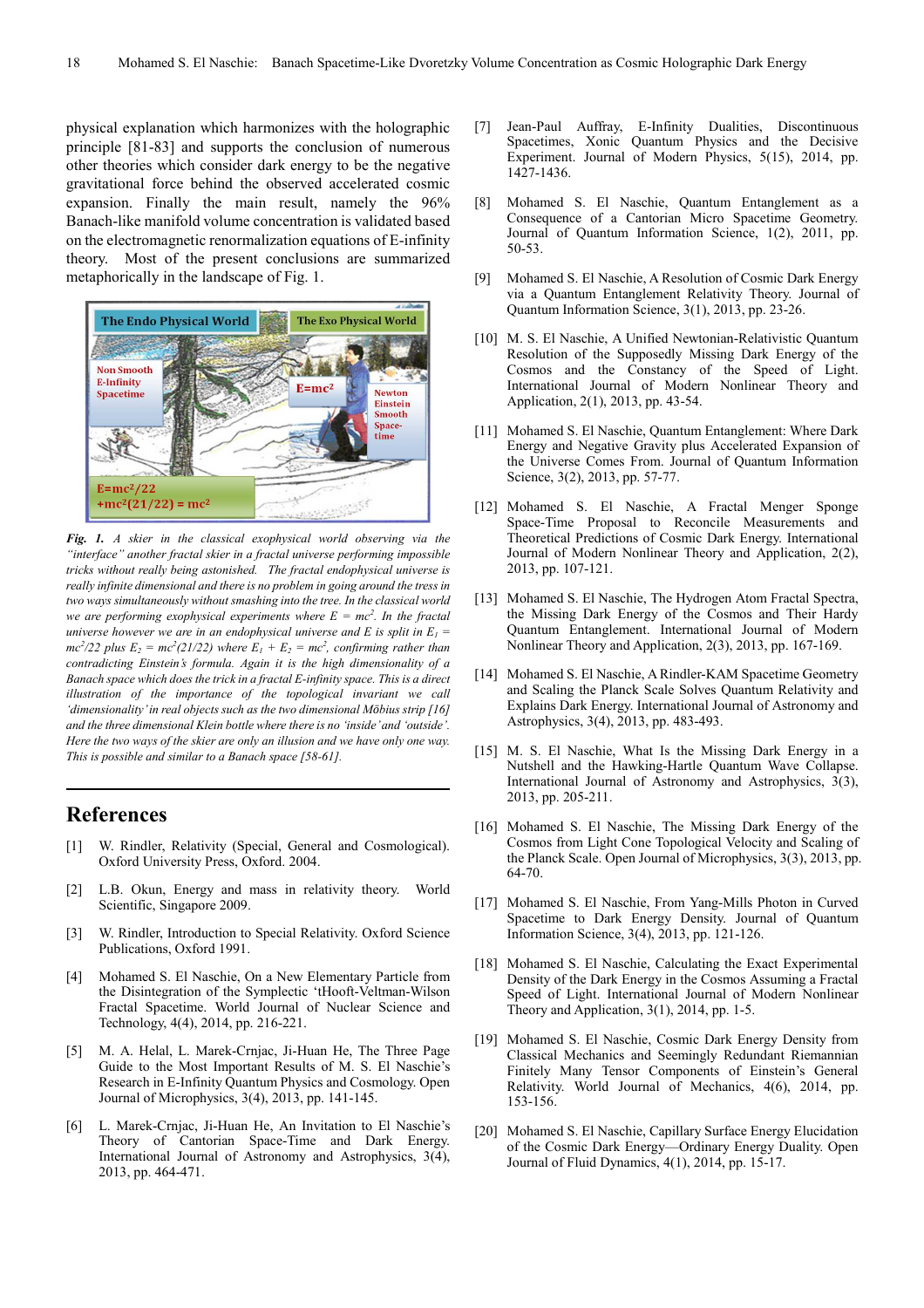- [21] Mohamed S. El Naschie, Einstein's General Relativity and Pure Gravity in a Cosserat and De Sitter-Witten Spacetime Setting as the Explanation of Dark Energy and Cosmic Accelerated Expansion. International Journal of Astronomy and Astrophysics, 4(2), 2014, pp. 332-339.
- [22] Mohamed S. El Naschie, Electromagnetic—Pure Gravity Connection via Hardy's Quantum Entanglement. Journal of Electromagnetic Analysis and Applications, 6(9), 2014, pp. 233-237.
- [23] Mohamed S. El Naschie, Cosmic Dark Energy from 't Hooft's Dimensional Regularization and Witten's Topological Quantum Field Pure Gravity. Journal of Quantum Information Science, 4(2), 2014, pp. 83-91.
- [24] Mohamed S. El Naschie, Entanglement of E8E8 Exceptional Lie Symmetry Group Dark Energy, Einstein's Maximal Total Energy and the Hartle-Hawking No Boundary Proposal as the Explanation for Dark Energy. World Journal of Condensed Matter Physics, 4(2), 2014, pp. 74-77.
- [25] Mohamed S. El Naschie, The Meta Energy of Dark Energy. Open Journal of Philosophy. 4(2), 2014, pp. 157-159.
- [26] Mohamed S. El Naschie, Pinched Material Einstein Space-Time Produces Accelerated Cosmic Expansion. International Journal of Astronomy and Astrophysics. 4(1), 2014, pp. 80-90.
- [27] Mohamed S. El Naschie, From Chern-Simon, Holography and Scale Relativity to Dark Energy. Journal of Applied Mathematics and Physics, 2(7), 2014, pp. 634-638.
- [28] Mohamed S. El Naschie, Why *E* Is Not Equal to *mc*<sup>2</sup> . Journal of Modern Physics, 5(9), 2014, pp. 743-750.
- [29] Mohamed S. El Naschie, Nash Embedding of Witten's M-Theory and the Hawking-Hartle Quantum Wave of Dark Energy. Journal of Modern Physics, 4(10), 2013, pp. 1417-1428.
- [30] Mohamed S. El Naschie, Dark Energy from Kaluza-Klein Spacetime and Noether's Theorem via Lagrangian Multiplier Method. Journal of Modern Physics,  $4(6)$ ,  $2013$ , pp. 757-7 $60$ .
- [31] Mohamed S. El Naschie, The hyperbolic Extension of Sigalotti-Hendi-Sharifzadeh's Golden Triangle of Special Theory of Relativity and the Nature of Dark Energy. Journal of Modern Physics, 4(3), 2013, pp. 354-356.
- [32] Mohamed S. El Naschie, Topological-Geometrical and Physical Interpretation of the Dark Energy of the Cosmos as a 'Halo' Energy of the Schrodinger Quantum Wave. Journal of Modern Physics, 4(5), 2013, pp. 591-596.
- [33] M. S. El Naschie, From Modified Newtonian Gravity to Dark Energy via Quantum Entanglement. Journal of Applied Mathematics and Physics, 2(8), 2014, pp. 803-806.
- [34] Ji-Huan He, L. Marek-Crnjac, Mohamed El Naschie's Revision of Albert Einstein's  $E = m_0 c^2$ : A Definite Resolution of the Mystery of the Missing Dark Energy of the Cosmos International. Journal of Modern Nonlinear Theory and Application, 2(1), 2013, pp. 55-59.
- [35] M. S. El Naschie, L. Marek-Crnjac, Deriving the Exact Percentage of Dark Energy Using a Transfinite Version of Nottale's Scale Relativity. International Journal of Modern Nonlinear Theory and Application, 1(4), 2012, pp. 118-124.
- [36] Mohamed S. El Naschie, Atef Helal, Dark Energy Explained via the Hawking-Hartle Quantum Wave and the Topology of Cosmic Crystallography. International Journal of Astronomy and Astrophysics, 3(3), 2013, pp. 318-343.
- [37] L. Marek-Crnjac, Mohamed S. El Naschie: Chaotic Fractal Tiling for the Missing Dark Energy and Veneziano Model. Applied Mathematics, 4(11B), 2013, pp. 22-29.
- [38] L. Marek-Crnjac, M. S. El Naschie, Quantum Gravity and Dark Energy Using Fractal Planck Scaling. Journal of Modern Physics, 4(11A), 2013, pp. 31-38.
- [39] L. Marek-Crnjac, Mohamed S. El Naschie, Ji-Huan He, Chaotic Fractals at the Root of Relativistic Quantum Physics and Cosmology. International Journal of Modern Nonlinear Theory and Application, 2(1A), 2013, pp. 78-88.
- [40] M. S. El Naschie, S. Olsen, J. H. He, S. Nada, L. Marek-Crnjac, A. Helal, On the Need for Fractal Logic in High Energy Quantum Physics. International Journal of Modern Nonlinear Theory and Application, 1(3), 2012, pp. 84-92.
- [41] Mohamed Salah El Naschie, Leila Marek-Crnjac, Mohamed Atef Helal, Ji-Huan He, A Topological Magueijo-Smolin Varying Speed of Light Theory, the Accelerated Cosmic Expansion and the Dark Energy of Pure Gravity. Applied Mathematics, 5(12), 2014, pp. 1780-1790.
- [42] Mohamed S. El Naschie, Compactified dimensions as produced by quantum entanglement, the four dimensionality of Einstein's smooth spacetime and 'tHooft's  $4 - \mathcal{E}$  fractal spacetime. American Journal of Astronomy & Astrophysics, 2(3), 2014, pp. 34-37.
- [43] Mohamed S. El Naschie, Hardy's Entanglement as the Ultimate Explanation for the Observed Cosmic Dark Energy and Accelerated Expansion. International Journal High Energy Physics, 1(2), 2014, pp. 13-17.
- [44] Mohamed S. El Naschie, Deriving  $E = mc^2 / 22$  of Einstein's ordinary quantum relativity energy density from the Lie symmetry group SO(10) of grand unification of all fundamental forces and without quantum mechanics. American Journal of Mechanics & Applications, 2(2), 2014, pp. 6-9.
- [45] Mohamed S. El Naschie, Cosserat-Cartan Modification of Einstein-Riemann Relativity and Cosmic Dark Energy Density. American Journal of Modern Physics. 3(2), 2014, pp. 82-87.
- [46] Mohamed S. El Naschie, Asymptotically safe pure gravity as the source of dark energy of the vacuum. Int. Journal Astrophysics & Space Science, 2(1), 2014, pp. 12-15.
- [47] Mohamed S. El Naschie, Logarithmic Running of't Hooft-Polyakov Monopole to Dark Energy. International Journal of High Energy Physics, 1(1), 2014, pp. 1-5.
- [48] Mohamed S. El Naschie, Experimentally Based Theoretical Arguments that Unruh's Temperature, Hawking's Vacuum Fluctuation and Rindler's Wedge Are Physically Real. American Journal of Modern Physics, 2(6), 2013, pp. 357-361.
- [49] L. Marek-Crnjac, Modification of Einstein's  $E = mc^2$  to  $E =$  $(1/22)$ mc<sup>2</sup>. American Journal of Modern Physics,  $2(5)$ ,  $2013$ , pp. 255-263.
- [50] M.S. El Naschie, The quantum gravity Immirzi parameter A general physical and topological interpretation. Gravitation and Cosmology, 19(3), 2013, pp. 151-155.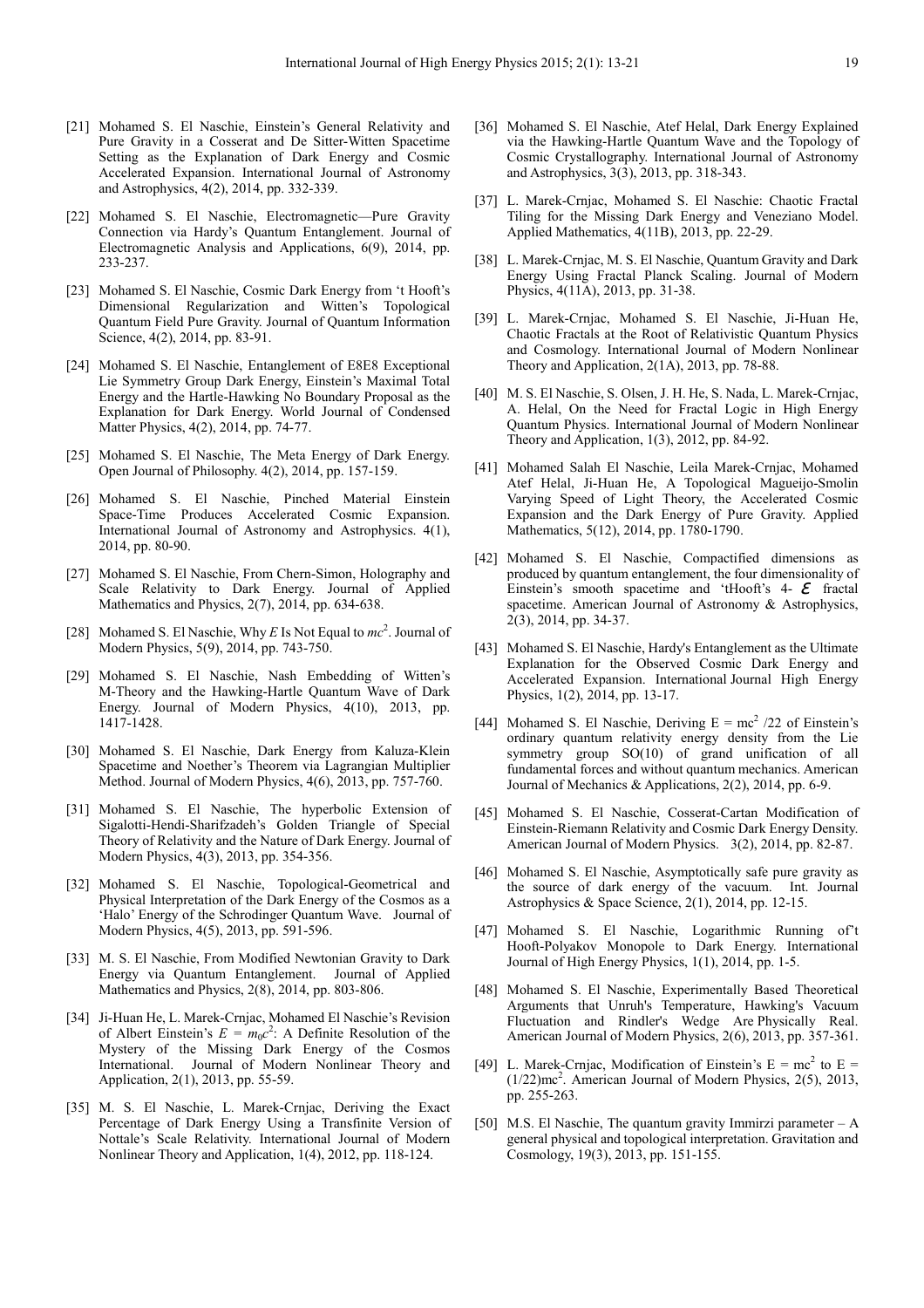- [51] M.S. El Naschie, Determining the missing dark energy density of the cosmos from a light cone exact relativistic analysis. Journal of Physics, 2(2), 2013, pp. 19-25.
- [52] M.S. El Naschie, The quantum entanglement behind the missing dark energy. Journal of Modern Physics and Applications, 2(1), 2013, pp. 88-96.
- [53] M.S. El Naschie, Dark energy via quantum field theory in curved spacetime. Journal Modern Physics and Applications, 2, 2014, pp. 1-7.
- [54] M.S. El Naschie, Rindler space derivation of dark energy. Journal of Modern Physics Applications. 6, 2014, pp. 1-10.
- [55] Wei Tang et al, From nonlocal elasticity to nonlocal spacetime and nano science. Bubbfil Nanotechnology. 1(1), 2014, pp. 3-12.
- [56] M.S. El Naschie, To dark energy theory from a Cosserat-like model of spacetime. Problems of Nonlinear Analysis in Engineering Systems. 1(41), Vol. 20, 2014, pp. 79-98.
- [57] M.S. El Naschie, Revising Einstein's  $E = mc^2$ ; A theoretical resolution of the mystery of dark energy. Proceedings of the Fourth Arab Int. Conference in Physics and Material Science, Egypt. 1-30 October, 2012, pp. 1.
- [58] K.M. Ball: Volume ratios and a reverse isoperimetric inequality. Journal of London Mathematical Society. 44, 1991, pp. 351-359.
- [59] G. Pisier, The volume of convex bodies and Banach space geometry. Tracts in Math 94, Cambridge University Press, Cambridge, 1989.
- [60] B.S. Kasin, The width of certain finite-dimensional sets and classes of smooth functions. IZV. Akad. Nauk. SSSR. Ser. Mat. 41(2), 1977, pp. 334-351 (in Russian).
- [61] O. Guedon, Concentration phenomena in high dimensional geometry. arXiv:1310.1204V1[math]4 Oct 2013.
- [62] Ji-Huan He (Guest Editor), Fractal Spacetime and Noncommutative Geometry in Quantum and High Energy Physics. 3(1). Special issue on recent developments on dark energy and dark matter, 2013, pp. 1-62.
- [63] Ji-Huan He, M.S. El Naschie, On the monadic nature of quantum gravity as a highly structured golden ring, spaces and spectra. Fractal Spacetime and Noncommutative Geometry in Quantum and High Energy Physics. 2(2), 2012, pp. 94-98.
- [64] M.S. El Naschie, Towards a general transfinite set theory for quantum mechanics. Fractal Spacetime and Noncommutative Geometry in Quantum and High Energy Physics. 2(2), 2012, pp. 135-142.
- [65] M.S. El Naschie, Ji-Huan He, S. Nada, L. Marek-Crnjac, M. Helal, Golden mean computer for high energy physics. Fractal Spacetime and Noncommutative Geometry in Quantum and High Energy Physics. 2(2), 2012, pp. 80-92.
- [66] M.S. El Naschie, The minus one connection of relativity, quantum mechanics and set theory. Fractal Spacetime and Noncommutative Geometry in Quantum and High Energy Physics. 2(2), 2012, pp. 131-134.
- [67] M.S. El Naschie, Dark energy and its cosmic density from Einstein's relativity and gauge fields renormalization leading to the possibility of a new 'tHooft quasi particle. The Open Journal of Astronomy. In press.
- [68] M.S. El Naschie, A review of E-infinity and the mass spectrum of high energy particle physics. Chaos, Solitons & Fractals, 19(1), 2004, pp. 209-236.
- [69] M.S. El Naschie, The theory of Cantorian spacetime and high energy particle physics (An informal review). Chaos, Solitons & Fractals, 41, 2009, pp. 2635-2646.
- [70] A. Connes, Noncommutative Geometry. Academic Press, San Diego, USA, 1994.
- [71] S.G. Krantz and H.R. Parks, Geometric Integration Theory. Birkhauser, Boston, USA, 2008.
- [72] M.S. El Naschie, Remarks on super strings, fractal gravity, Nagasawa's diffusion and Cantorian spacetime. Chaos, Solitons & Fractals, 8(11), 1997, pp. 1873-1886.
- [73] M.S. El Naschie, Introduction to nonlinear dynamics, general relativity and the quantum – The uneven flow of fractal time. Chaos, Solitons & Fractals, 8(5), 1997, pp. vii-x.
- [74] M.S. El Naschie, Hyper-dimensional geometry and the nature of physical spacetime. Chaos, Solitons & Fractals, 10(1), 1999, pp. 155-158.
- [75] M.S. El Naschie, E-infinity High Energy Communications Nos. 1-90. April 2010 to December 2012.
- [76] Chen Nanxian, Möbius inversion in physics. World Scientific, Singapore 2010.
- [77] Ji-Huan He, A tutorial review on fractal spacetime and fractional calculus. Int. Journal of Theoretical Physics, 53(11), 2014, pp. 3698-3718.
- [78] M.S. El Naschie, On twistors in Cantorian E-infinity space. Chaos, Solitons & Fractals, 12(4), 2001, pp. 741-746.
- [79] O.E. Rössler, Endophysics, World Scientific, Singapore (1998).
- [80] M.S. El Naschie, On a general theory for quantum gravity. In 'Science of the Interface. Editor H. Diebner, T. Druckrey and P. Weibel. Genista Verlag, Tübingen, Germany, 2001.
- [81] Miao Li, A model of holographic dark energy. Physics Letters B, 603(1-2), 2004, pp. 1-5.
- [82] M.S. El Naschie, Holographic dimensional reduction. Center manifold theorem and E-infinity. Chaos, Solitons & Fractals, 29(4), 2006, pp. 816-822.
- [83] A.P. Balachandran, S. Kürkcüoglu, S. Vaidya, Lectures on fuzzy and fuzzy Susy physics. World Scientific, Singapore 2007.
- [84] J. Bahcall, T. Pivan and S. Weinberg, Dark Matter in The Universe. Second Edition. World Scientific, Singapore, 2004.
- [85] L. Amendola and S. Tsujikawa, Dark Energy Theory and Observation. Cambridge University Press, Cambridge, 2010.
- [86] P. Ruiz-Lapuente, Dark Energy, Observational and Theoretical Approaches. Cambridge University Press, Cambridge, 2010.
- [87] M.S. El Naschie, From  $E = mc^2$  to  $E = mc^2/22 A$  short account of the most famous equation in physics and its hidden quantum entangled origin. Journal of Quantum Information Science, 4, 2014, pp. 284-291.